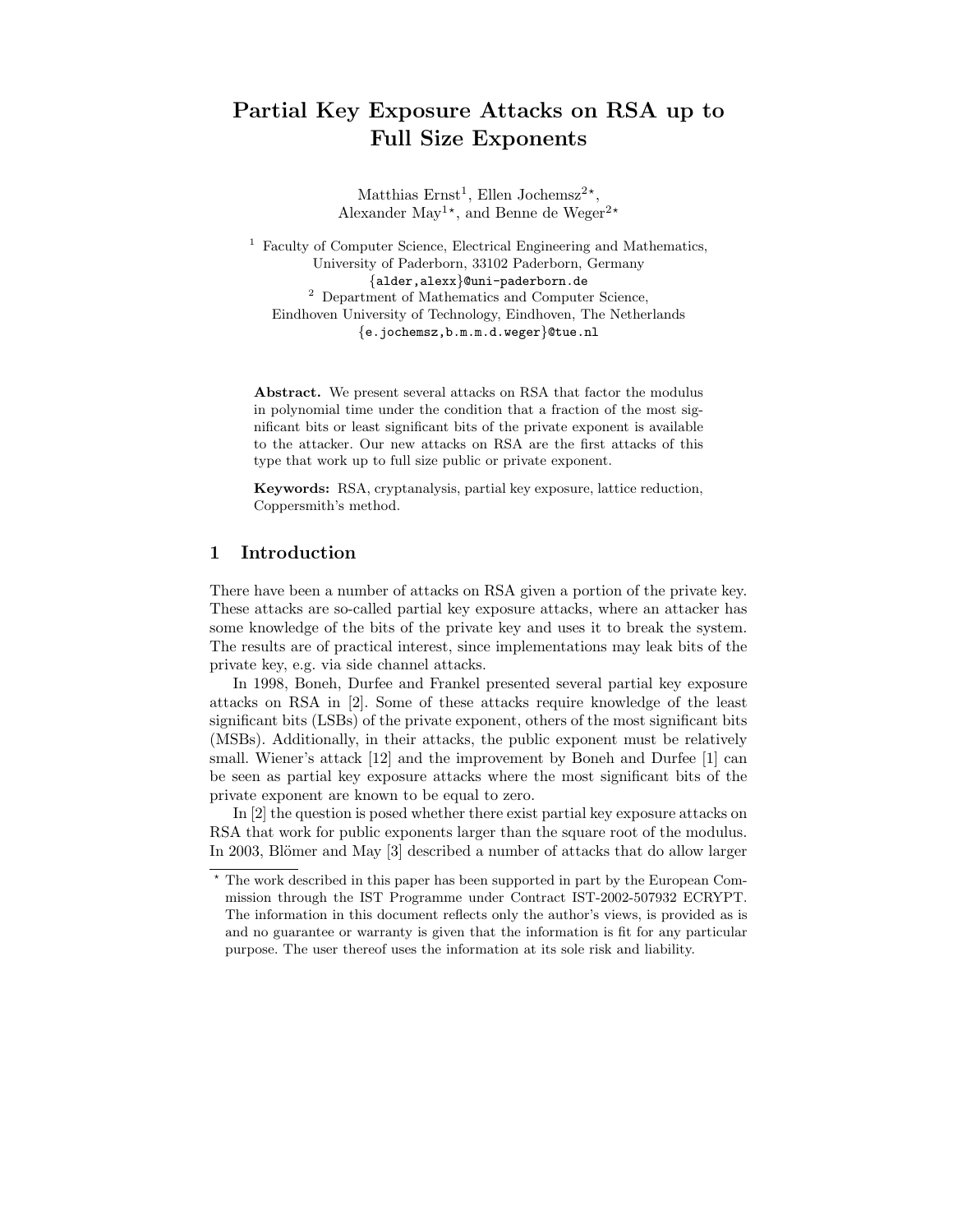public exponents, but not yet to the full size of the modulus. In this paper we present attacks for full size public exponent that work up to full size private exponent. Additionally, we present a new attack for full size private exponent that works up to full size public exponent.

Our attacks use Coppersmith's ideas of finding small roots of polynomials [4]. We look at variations on the RSA key equation over the integers, using Coppersmith's method of finding small integer roots, reformulated by Coron [5].

Our new results on known MSBs of d for small private exponent d and full size public exponent e are summarized in the following theorem.

Theorem 1 (MSB small d). Under a common heuristic assumption concerning resultants, for every  $\epsilon > 0$ , there exists  $n_0$  such that for every  $n > n_0$ , the following holds:

Let  $N = pq$  be an n-bit RSA-modulus, and p, q primes of bitsize  $\frac{n}{2}$ . Let  $0 < \delta <$  $\beta$  < 1. Furthermore, let e, d satisfy ed  $\equiv$  1 mod  $\phi(N)$  with bitsize(e) = n and bitsize(d) =  $\beta n$ . Given the  $(\beta - \delta)n$  MSBs of d, N can be factored in polynomial time if:

$$
-\delta \leq \frac{5}{6} - \frac{1}{3}\sqrt{1+6\beta} - \epsilon
$$
 (Section 4.1.1), or  
\n
$$
-\delta \leq \frac{3}{16} - \epsilon
$$
 and  $\beta \leq \frac{11}{16}$  (Section 4.1.2), or  
\n
$$
-\delta \leq \frac{1}{3} + \frac{1}{3}\beta - \frac{1}{3}\sqrt{4\beta^2 + 2\beta - 2} - \epsilon
$$
 and  $\beta \geq \frac{11}{16}$  (Section 4.1.2).

In the case of known MSBs for full size  $d$  and small  $e$ , we find an improvement of known results by [2] and [3] for  $e \in [N^{\frac{1}{2}}, N]$ . Our result is stated in the theorem below.

Theorem 2 (MSB small e). Under a common heuristic assumption concerning resultants, for every  $\epsilon > 0$ , there exists  $n_0$  such that for every  $n > n_0$ , the following holds:

Let  $N = pq$  be an n-bit RSA-modulus, and p, q primes of bitsize  $\frac{n}{2}$ . Let  $0 <$  $\delta < \frac{1}{2} < \alpha < 1$ . Let e, d satisfy  $ed \equiv 1 \mod \phi(N)$ , such that bitsize( $\bar{d}$ ) = n and  $bitsize(e) = \alpha n.$ 

Given the  $(1 - \delta)n$  MSBs of d, N can be factored in polynomial time if:

$$
- \delta \le \frac{1}{3} + \frac{1}{3}\alpha - \frac{1}{3}\sqrt{4\alpha^2 + 2\alpha - 2} - \epsilon
$$
 (Section 4.2).

In Fig. 1 and 2 we illustrate our results on known MSBs of d. In Fig. 1, the fraction of bits required for an attack is plotted as a function of the size of d. It shows the parts of the key space that are insecure by the attacks in Section 4.1, and by the results of [12] and [1]. Fig. 2 is a picture of the relation between the fraction of bits of  $d$  required for an attack and the size of  $e$ , showing the results of [2], [3], and Section 4.2.

Note that our attacks for known MSBs have natural starting and ending points. One MSB attack on small d coincides with the bound  $d \leq N^{0.284}$  from [1], the other runs up to the situation where d is of full size and is fully known. This links our results to that of May [9], proving a deterministic polynomial time equivalence between factoring and full knowledge of d. Our MSB attack on small e is a natural extension of the results of [2] and [3].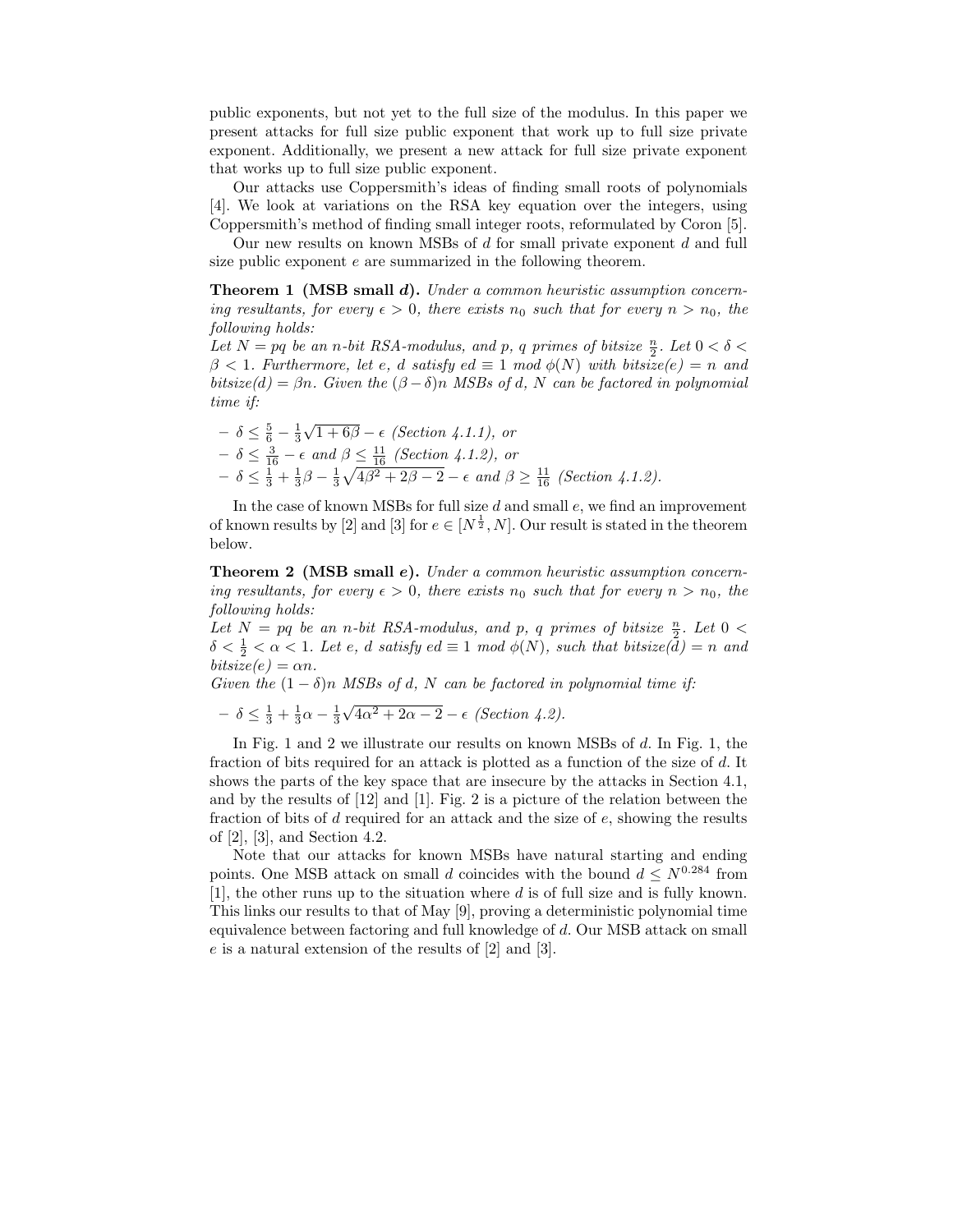

Fig. 1. MSB attacks for small  $d$ 

Fig. 2. MSB attacks for small e

Our new result on known LSBs for relatively small  $d$  and full size  $e$  is as follows.

Theorem 3 (LSB small d). Under a common heuristic assumption concerning resultants, for every  $\epsilon > 0$ , there exists  $n_0$  such that for every  $n > n_0$ , the following holds:

Let  $N = pq$  be an n-bit RSA-modulus, and p, q primes of bitsize  $\frac{n}{2}$ . Let  $0 < \delta <$  $\beta$  < 1. Furthermore, let e, d satisfy ed  $\equiv$  1 mod  $\phi(N)$  with bitsize(e) = n and bitsize(d) =  $\beta n$ . Given the  $(\beta - \delta)n$  LSBs of d, N can be factored in polynomial time when:

 $-\delta < \frac{5}{6} - \frac{1}{3}\sqrt{1+6\beta} - \epsilon$  (Section 4.3).

Fig. 3 illustrates our result on known LSBs. The fraction of bits required for an attack is plotted as a function of the size of d. Fig. 4 is a picture of the relation between the fraction of bits required for an attack, and the size of e, showing the work of [2] and [3]. Analysis of our LSB method in the case where e is small results in a bound equivalent to the best result of [3].



Fig. 3. LSB attacks for small  $d$ 

Fig. 4. LSB attacks for small e

 $\alpha = \log_{N}(e)$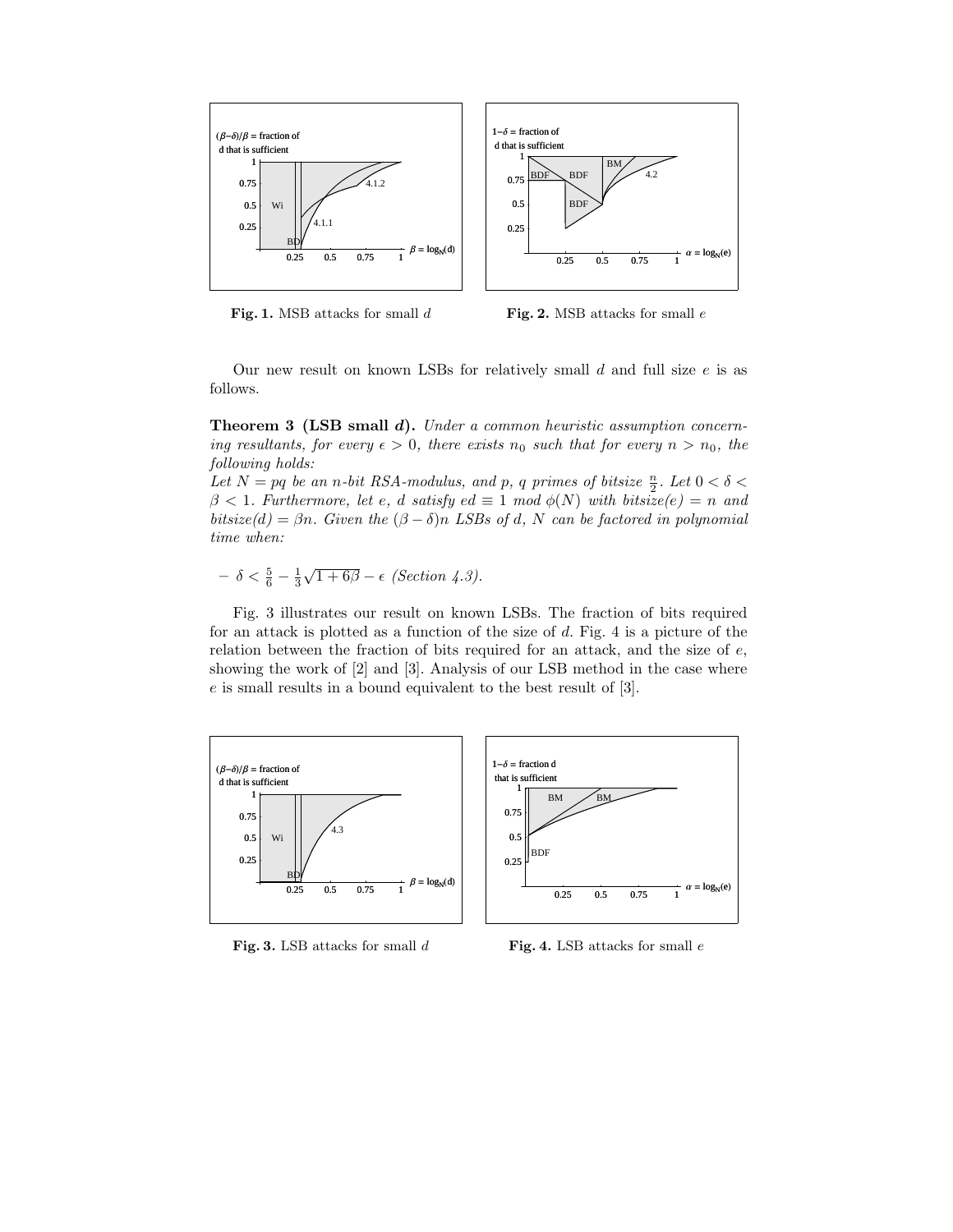Again, notice that the starting point of our new LSB attack for small d coincides with the bound  $d \leq N^{0.284}$  from [1].

The bounds of Section 4.1.1 and 4.3 show a symmetry in the outcomes of the MSB and LSB situations for small d. Likewise, the bound of Section 4.2 and the second bound of Section 4.1.2 show a symmetry in the outcomes of the MSB cases for small d and small e. This is a result of the general character of our method. Instead of studying only special scenarios, we analyze the underlying polynomials in a general framework, which also makes it possible to study numerous old and new cryptanalytic situations, on which we shall comment in Section 4.4.

Our results can be viewed as evidence that side channel attacks are even more dangerous to RSA than we already knew. In essence, we show that there exist partial key exposure attacks up to full size exponents, hence if either  $e$  or  $d$  is chosen to be significantly smaller than  $\phi(N)$ , the system is vulnerable to this type of attacks. This can be understood as a warning to crypto-designers to choose both private and public exponent at random, or take sufficient countermeasures to prevent private key bits from leaking.

This paper is organized as follows. In Section 2, we describe the typical RSA setting and show how we derive polynomials with small roots from the RSA key equation when MSBs or LSBs of the private exponent d are known. In Section 3, we give an overview of the tools we use to find the small roots of these polynomials. In Section 4 we give the description of our attacks, proving the results of Theorem 1, 2, and 3. In Section 5, experimental results are provided.

## 2 Looking at the RSA Key Equation

Let p, q, N, d, e be as usual, i.e. p and q are distinct primes,  $N = pq$  is taken as modulus, and the encryption exponent  $e$  and decryption exponent  $d$  satisfy  $ed \equiv 1 \mod \phi(N)$ . For all of the attacks in this paper, we assume that p and q have the same bitsize, thus  $p + q < 3\sqrt{N}$ . Let  $k \in \mathbb{Z}$  be defined by the RSA key equation

$$
ed - 1 = k\phi(N)
$$
, where  $\phi(N) = (p - 1)(q - 1) = N - (p + q - 1)$ .

In our scenario, we assume one of the exponents  $e$  and  $d$  is chosen to be small and the other one is of full size. We will first focus on the case where  $d$  is small. Therefore, we place no restrictions on e except  $e < \phi(N)$ . It follows that  $k < \frac{ed}{\phi(N)} < d$ .

When MSBs of d are known, we write  $d = \tilde{d} + d_0$ , where  $\tilde{d}$  (representing the most significant bits of d) is known to the attacker, but  $d_0$  (representing the least significant bits of d) is not. To make this precise, let  $\beta$  and  $\delta$  be parameters such that  $d \leq N^{\beta}$ , and  $|d_0| = |d - \tilde{d}| \leq N^{\delta}$ .

For the MSB case, we can thus rewrite the RSA key equation into

$$
e(\tilde{d} + d_0) - 1 = k(N - (p + q - 1)).
$$

Hence, the polynomial

$$
f_{MSB1}(x, y, z) = ex - Ny + yz + R
$$
, where  $R = e\tilde{d} - 1$ ,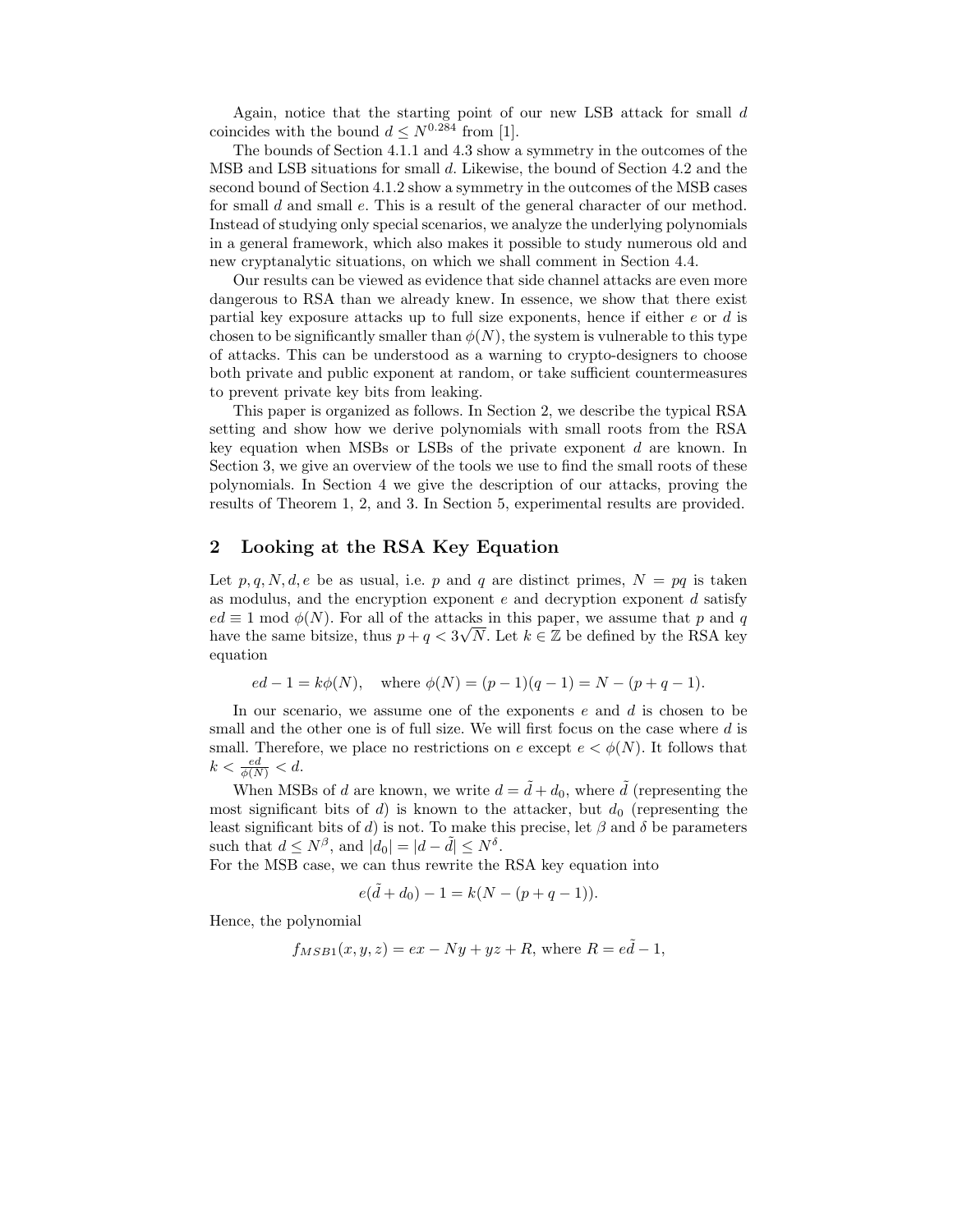has a root  $(x_0, y_0, z_0) = (d_0, k, p+q-1)$ . Let  $X := N^{\delta}, Y := N^{\beta},$  and  $Z := 3N^{\frac{1}{2}}$ . Then the root is 'small' since  $|x_0| < X$ ,  $|y_0| < Y$ , and  $|z_0| < Z$ .

The attacker can also compute  $\tilde{k} = \frac{e\tilde{d}-1}{N}$  as an approximation to k, and set  $k_0 = k - \tilde{k}$  as the unknown part of k. It can be shown (as was done in [3]) that  $|k_0| < \frac{e}{\phi(N)}(N^{\delta} + 3N^{\beta - \frac{1}{2}})$ , so in our case we have  $|k_0| < 4N^{\gamma}$ , where  $\gamma =$  $\max{\delta, \beta - \frac{1}{2}}$ . When we substitute the knowledge of the MSBs of k into the RSA key equation, we obtain

$$
e(\tilde{d} + d_0) - 1 = (\tilde{k} + k_0)(N - (p + q - 1)).
$$

Hence,

$$
f_{MSB2}(x, y, z) = ex - Ny + yz + \tilde{k}z + R
$$
, with  $R = e\tilde{d} - 1 - \tilde{k}N$ ,

has a root  $(x_0, y_0, z_0) = (d_0, k_0, p + q - 1)$ . With  $X := N^{\delta}$ ,  $Y := 4N^{\gamma}$ , and  $Z := 3N^{\frac{1}{2}}$ , we have  $|x_0| < X$ ,  $|y_0| < Y$ , and  $|z_0| < Z$ .

When LSBs of d are known, the attacker knows  $\bar{d} \equiv d \mod M$  for some M, and we write  $d = \bar{d} + d_1 M$ , where  $\bar{d}$  and M are known, and  $d_1$  is not. We assume that  $d \leq N^{\beta}$ , and  $d_1 \leq N^{\delta}$ . We have no approximation of k in this case, so we rewrite the RSA key equation as

$$
e(d_1M + \bar{d}) - 1 = k(N - (p + q - 1)).
$$

Thus,

$$
f_{LSB}(x, y, z) = eMx - Ny + yz + R
$$
, with  $R = e\bar{d} - 1$ ,

has a root  $(x_0, y_0, z_0) = (d_1, k, p + q - 1)$ . Using  $X := N^{\delta}$ ,  $Y := N^{\beta}$ , and  $Z := 3N^{\frac{1}{2}}$ , we have  $|x_0| < X$ ,  $|y_0| < Y$ , and  $|z_0| < Z$ .

### 3 Finding Small Roots

We have seen that in several cases, we can obtain d, k and  $p+q-1$  when we can find a small root of a certain trivariate polynomial. In this section, we describe some tools that we use to solve this problem of finding small roots. For a polynomial  $h(x, y, z) = \sum_{i,j,k} h_{ijk} x^i y^j z^k$ , we define  $||h(x, y, z)||^2 := \sum_{i,j,k} |h_{ijk}|^2$  and  $||h(x, y, z)||_{\infty} := \max_{i, j, k} |h_{ijk}|.$ 

In [4], Coppersmith describes rigorous techniques to find small integer roots of polynomials in a single variable modulo  $n$ , and of polynomials in two variables over the integers. The methods extend to more variables, making them heuristical. Howgrave-Graham reformulated Coppersmith's ideas of finding modular roots in [6], of which we use the following lemma.

**Lemma 1 (Howgrave-Graham).** Let  $h(x, y, z) \in \mathbb{Z}[x, y, z]$  be a polynomial which is a sum of at most  $\omega$  monomials. Suppose that  $h(x_0, y_0, z_0) \equiv 0 \mod n$ for some  $|x_0| < X$ ,  $|y_0| < Y$ ,  $|z_0| < Z$ , and  $||h(xX, yY, zZ)|| < \frac{n}{\sqrt{\omega}}$ . Then  $h(x_0, y_0, z_0) = 0$  holds over the integers.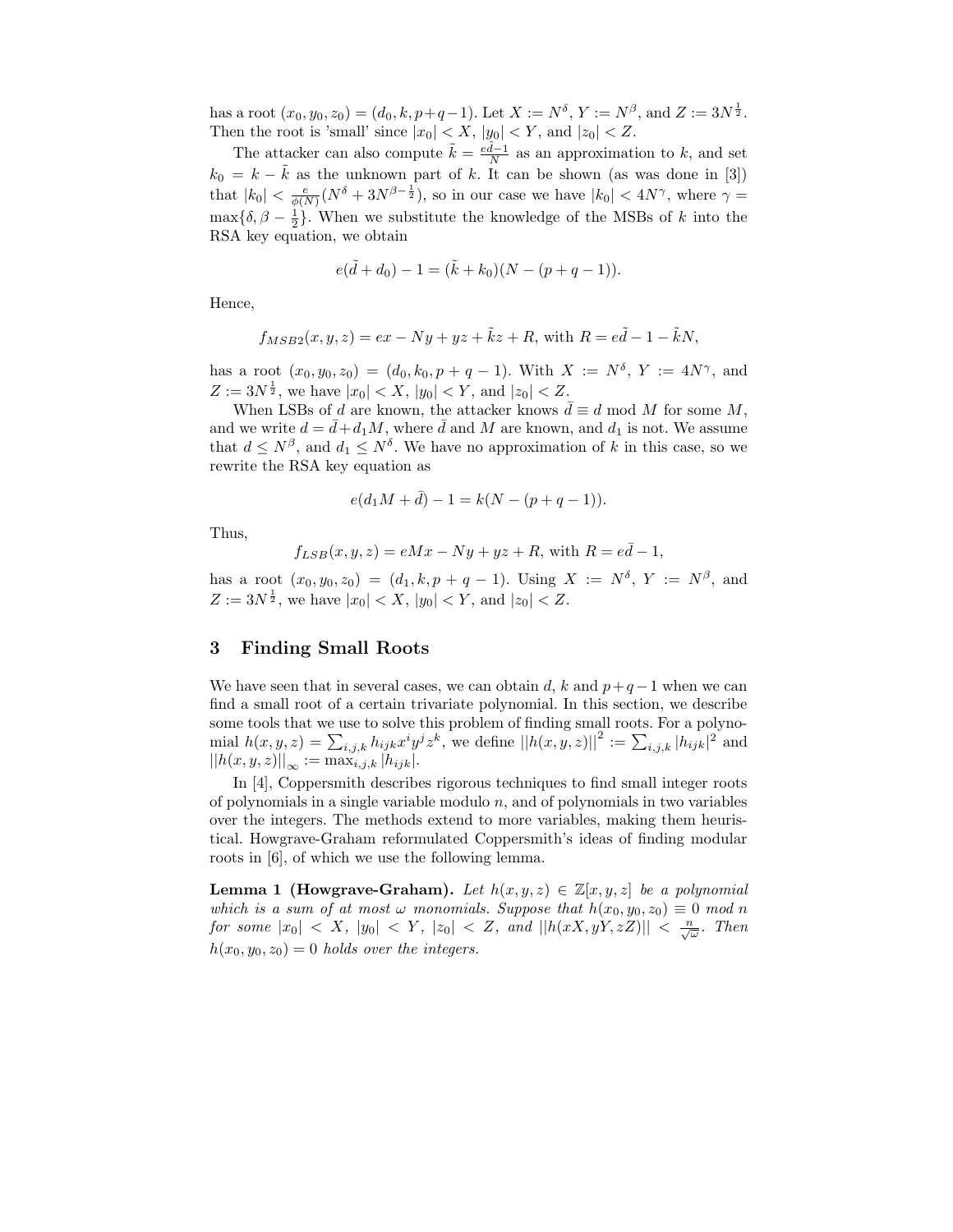Howgrave-Graham's lemma is usually combined with LLL reduction of lattice bases [7].

Fact 1 (LLL). Let L be a lattice of dimension  $\omega$ . In polynomial time, the LLLalgorithm outputs two reduced basis vectors  $v_1$  and  $v_2$ , that satisfy

$$
||v_1|| \leq ||v_2|| \leq 2^{\frac{\omega}{4}} \det(L)^{\frac{1}{\omega - 1}}.
$$

Thus, the condition  $2^{\frac{\omega}{4}} \det(L)^{\frac{1}{\omega-1}} < \frac{n}{\sqrt{\omega}}$  implies that polynomials corresponding to the two shortest reduced basis vectors match Howgrave-Graham's bound. This condition reduces to  $\det(L) \leq (2^{\frac{-\omega}{4}} \frac{1}{\sqrt{\omega}})^{\omega-1} n^{\omega-1}$ . In practice, we ignore terms that do not depend on *n*, and check only if  $\det(L) \leq n^{\omega - 1}$ .

Coppersmith's technique of finding small roots of polynomials over the integers has so far been less applied in cryptanalysis methods. Recently, Coron [5] reformulated this technique analogous to Howgrave-Graham. Essentially, Coron picks a 'suitable' integer n and transfers the situation into finding a small root modulo  $n$ , thereby applying Howgrave-Graham's lemma. In the following sections, we will study the polynomials  $f_{MSB1}$ ,  $f_{MSB2}$ , and  $f_{LSB}$  to find their small roots over the integers, analogous to Coron.

#### 4 Description of the Attacks

#### 4.1 Known MSBs and Small d

#### 4.1.1 Attack using  $f_{MSB1}$

We will now describe a method that finds a small root of  $f_{MSB1}$  over the integers, and prove the first result of Theorem 1, namely that we have a polynomial time MSB attack when

$$
\delta \le \frac{5}{6} - \frac{1}{3}\sqrt{1+6\beta} - \epsilon.
$$

Recalling the situation where we do not use an approximation of  $k$ , we want to find a small root  $(x_0, y_0, z_0)$  of the polynomial  $f_{MSB1}(x, y, z) = ex - Ny + yz + R$ .

Our first observation is that  $f_{MSB1}$  is irreducible over the integers. Thus, if we could construct two polynomials  $f_1, f_2$  with the same root  $(x_0, y_0, z_0)$ which are not multiples of  $f_{MSB1}$ , then they do not share a common divisor with  $f_{MSB1}$ . Hence, the polynomials  $p_1(y, z) = \text{Res}_x(f_{MSB1}, f_1)$  and  $p_2(y, z) =$  $\text{Res}_x(f_{MSB1}, f_2)$  cannot be the zero polynomials. Under the heuristic that the resultant Res<sub>y</sub> $(p_1, p_2)$  does not vanish, we obtain  $z_0 = p + q - 1$  from a linear factor  $(z - z_0)$  in Res<sub>y</sub> $(p_1, p_2)$ , which gives us the factorization of N. All attacks in this paper have a similar heuristic concerning resultants, common in cryptanalysis using multivariate polynomials. Therefore we will use the following assumption.

Assumption 1. The resultant computations for the polynomials in this paper yield non-zero polynomials.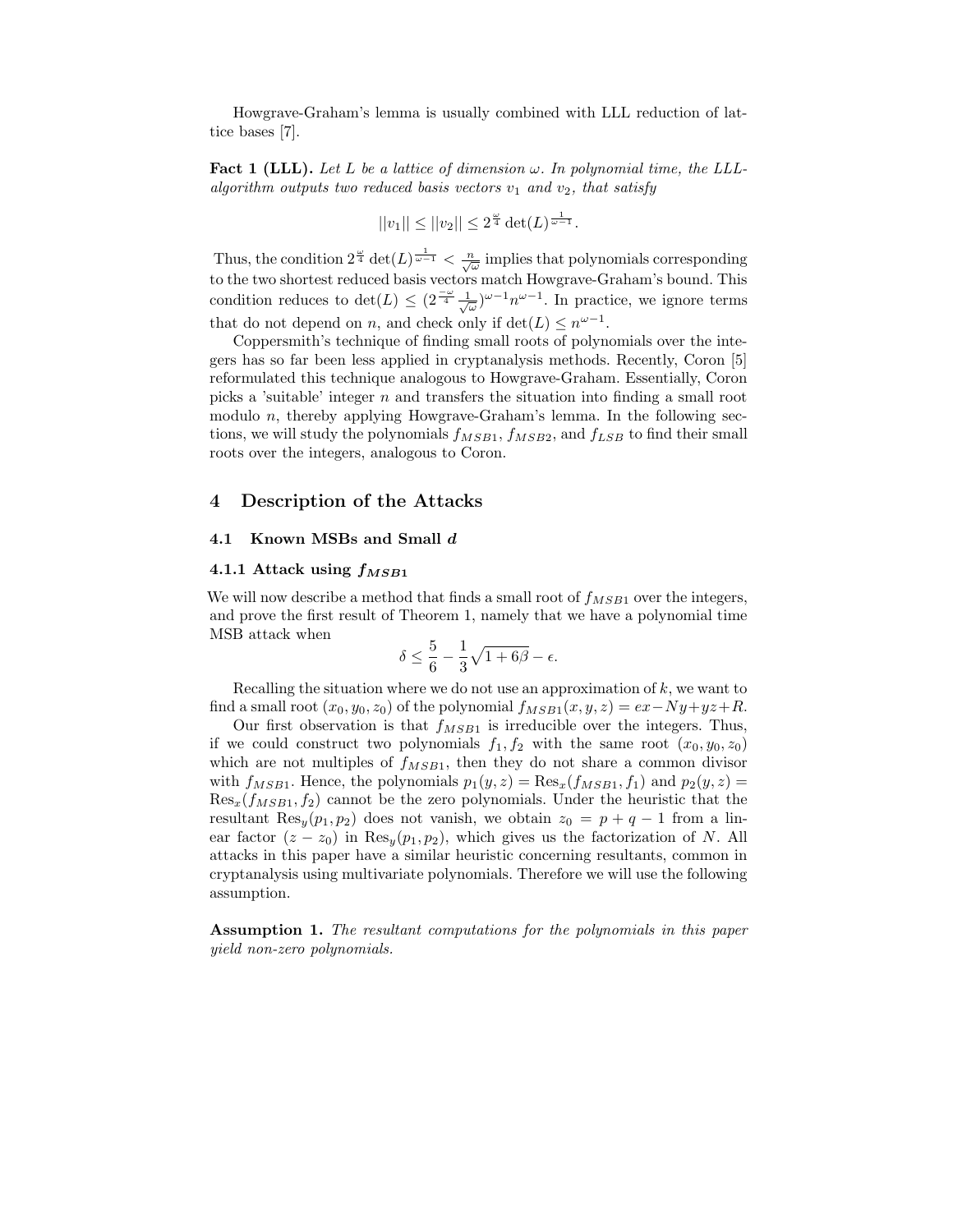We will comment on how this assumption holds in practice in Appendix D, where we also provide experimental results.

Now let us find conditions under which we can construct  $f_1$  and  $f_2$  as defined above. Let X, Y, Z be upper bounds for  $x_0, y_0, z_0$ , respectively. We fix an integer m depending on  $\frac{1}{\epsilon}$ , and a parameter t, that we will optimize later in terms of m. We define  $W = ||f_{MSB1}(xX, yY, zZ)||_{\infty}$  and  $n = (XY)^m Z^{m+t} W$ .

First, in order to work with a polynomial with constant term 1, we define

$$
f(x, y, z) \equiv R^{-1} f_{MSB1}(x, y, z) \bmod n \equiv 1 + ax + by + cyz.
$$

Let us look at the following collection of polynomials, the so-called shifts:

$$
g_{ijk}(x, y, z) = x^{i}y^{j}z^{k}f(x, y, z)X^{m-i}Y^{m-j}Z^{m+t-k},
$$
  
for  $i = 0, ..., m ; j = 0, ..., m-i ; k = 0, ..., j,$   

$$
h_{ijk}(x, y, z) = x^{i}y^{j}z^{k}f(x, y, z)X^{m-i}Y^{m-j}Z^{m+t-k},
$$
  
for  $i = 0, ..., m ; j = 0, ..., m-i ; k = j+1, ..., j+t.$ 

In addition to the polynomials  $g$  and  $h$ , we also use the polynomials

$$
g'_{ijk}(x, y, z) = nx^i y^j z^k \text{ for } i = 0, ..., m+1; j = m+1-i; k = 0, ..., j,
$$
  

$$
h'_{ijk}(x, y, z) = nx^i y^j z^k \text{ for } i = 0, ..., m+1; j = m+1-i; k = j+1, ..., j+t.
$$

Let us give an intuition of the construction of our collection of polynomials. When  $m = t = 1$ , the polynomials q are constructed by multiplying f by its monomials 1, x, y, yz and constants. In this way, all the monomials of  $f^2$  appear. In general, the polynomials  $q$  are constructed by multiplying  $f$  by the monomials of  $f^m$ , thereby creating the monomials of  $f^{m+1}$ . Additionally, we add the z-shifts h. In our example, the z-shifts are constructed by multiplying  $f$  by the terms z, xz, and  $yz^2$  and constants. The terms z, xz, and  $yz^2$  are the multiplications of z and the original monomials, without  $yz$  since this shift was already in  $g$ . The auxiliary polynomials  $g'$ ,  $h'$  contain the monomials in  $g$  and  $h$  that were not used for shifts.

Obviously, g, h, g', and h' all have the root  $(x_0, y_0, z_0)$  modulo n: g and h have f as a factor, and  $g'$  and  $h'$  are multiples of n. Let  $f_1$  and  $f_2$  be linear combinations of these polynomials. According to Howgrave-Graham's lemma, if  $||f_1(xX, yY, zZ)||$  and  $||f_2(xX, yY, zZ)||$  are smaller than  $\frac{n}{\sqrt{\omega}}$ , then  $f_1$  and  $f_2$ both have the root  $(x_0, y_0, z_0)$  over the integers.

Moreover, we want to ensure that  $f_1(xX, yY, zZ)$  and  $f_2(xX, yY, zZ)$  are not multiples of  $f_{MSB1}(xX, yY, zZ)$ , which implies that  $f_1$ ,  $f_2$  are not multiples of f. By construction, each of our polynomials  $g_{ijk}(xX, yY, zZ), h_{ijk}(xX, yY, zZ),$  $g'_{ijk}(xX, yY, zZ), h'_{ijk}(xX, yY, zZ)$  is divisible by  $(XY)^m Z^{m+t}$ . So  $f_1(xX, yY, zZ)$ and  $f_2(xX, yY, zZ)$  must be divisible by this term. According to a lemma of Coron [5, Lemma 3], for any multiple  $h(xX, yY, zZ)$  of  $f_{MSB1}(xX, yY, zZ)$  it holds that

$$
||h(xX, yY, zZ)|| \ge 2^{-(\rho+1)^2} (XY)^m Z^{m+t} \cdot ||f_{MSB1}(xX, yY, zZ)||_{\infty} = 2^{-(\rho+1)^2} n,
$$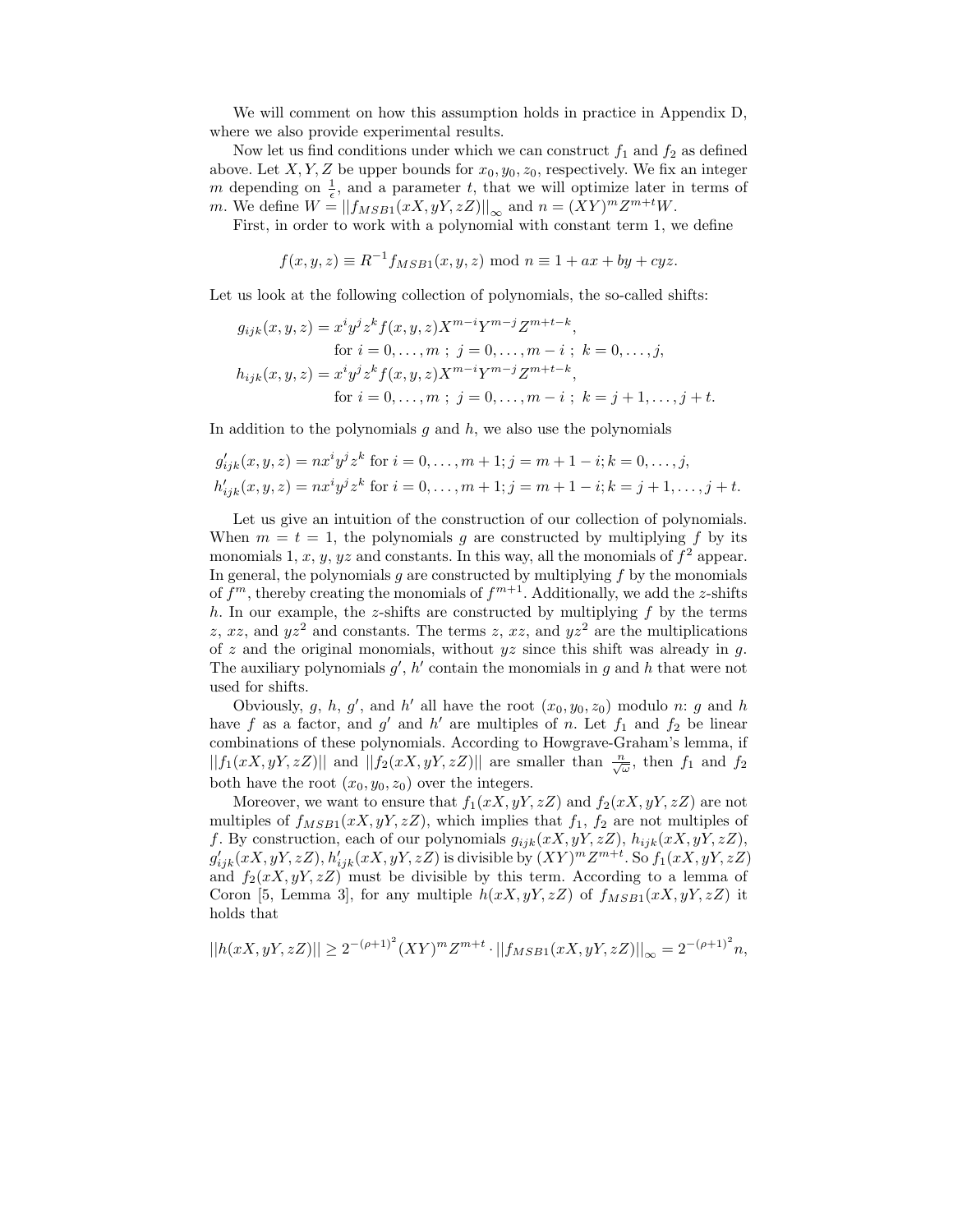where  $\rho$  is the maximum degree of the polynomials h and  $f_{MSB1}$  in each variable separately. If we let terms that do not depend on n contribute to  $\epsilon$ , we find that a linear combination with norm smaller than n cannot be a multiple of  $f_{MSB1}$ , and must satisfy Howgrave-Graham's bound.

We build a lattice L using as a basis the coefficient vectors of  $g_{ijk}(xX, yY, zZ)$ ,  $h_{ijk}(xX, yY, zZ), g'_{ijk}(xX, yY, zZ)$  and  $h'_{ijk}(xX, yY, zZ)$ . We order the vectors such that the matrix is triangular, and the diagonal entries of  $g$  and  $h$  are equal to  $(XY)^m Z^{m+t}$ . For  $m = t = 1$ , after dividing out  $XYZ^2$  for simplicity, the coefficient matrix is the following (the rows correspond to the coefficient vectors of  $h, g, h',$  and  $g'$ , respectively).



In general, the computations in Appendix A show that for  $t = \tau m$ , if

$$
X^{1+3\tau}Y^{2+3\tau}Z^{1+3\tau+3\tau^2} \le W^{1+3\tau},
$$

we find polynomials  $f_1$  and  $f_2$  that satisfy the Howgrave-Graham bound. Thus, they have the root  $(x_0, y_0, z_0)$  over the integers and are not multiples of f. Under Assumption 1, the resultant method will reveal the integer root  $(x_0, y_0, z_0)$ . Note that the bound can be applied on any irreducible polynomial with the monomials  $1, x, y$ , and  $yz$ .

In our case,  $X = N^{\delta}$ ,  $Y = N^{\beta}$ ,  $Z = 3N^{\frac{1}{2}}$  and  $W = \max\{eX, NY, YZ, R\} \ge$  $NY = N^{1+\beta}$ . We find an optimal value  $\tau = \frac{1}{2} - \delta$ , which implies  $\delta \leq \frac{5}{6} - \frac{1}{2}$  $\frac{1}{3}\sqrt{1+6\beta}$ . Thereby, we have derived the first result of Theorem 1.

#### 4.1.2 Attack using  $f_{MSB2}$

We will now show how to obtain the second and third result mentioned in Theorem 1, namely that we have a polynomial time MSB attack whenever

$$
\delta \leq \frac{3}{16} - \epsilon \text{ and } \beta \leq \frac{11}{16}, \quad \text{ or } \quad \delta \leq \frac{1}{3} + \frac{1}{3}\beta - \frac{1}{3}\sqrt{4\beta^2 + 2\beta - 2} - \epsilon \text{ and } \beta \geq \frac{11}{16}.
$$

For the situation where we use information on MSBs of d to get an approximation k of k, we want to find a small root  $(x_0, y_0, z_0)$  of the polynomial  $f_{MSB2}(x, y, z) =$  $ex - Ny + yz + \tilde{k}z + R.$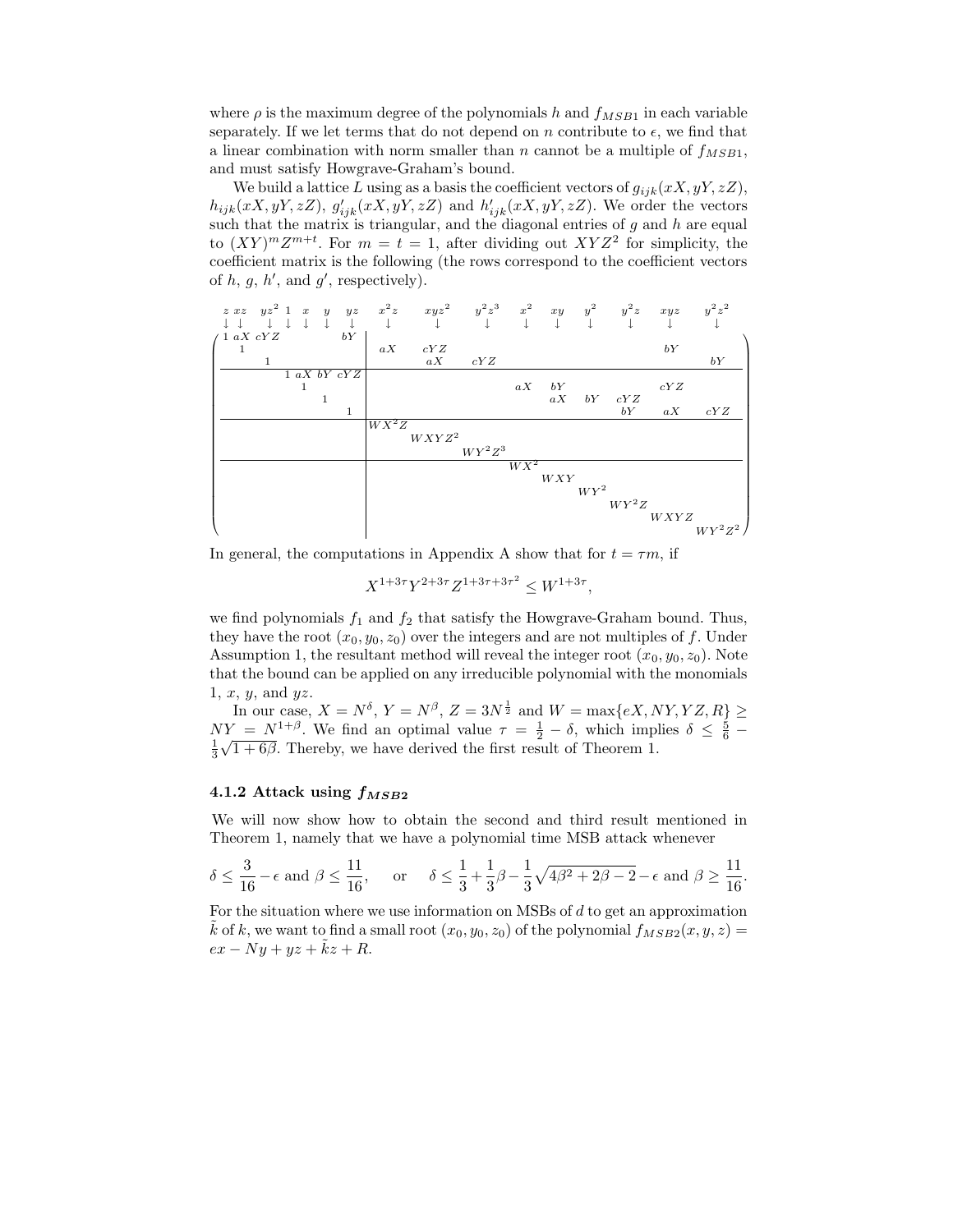We fix an integer m depending on  $\frac{1}{\epsilon}$ , a parameter t that we optimize later, and put  $W = ||f_{MSB2}(xX, yY, zZ)||_{\infty}$ , and  $n = X^m Y^{m+t} Z^m W$ . We compute  $f \equiv R^{-1}f_{MSB2}$  mod  $n \equiv 1 + ax + by + cyz + dz$ , and define the collection of polynomials

$$
g_{ijk}(x, y, z) = x^{i}y^{j}z^{k}f(x, y, z)X^{m-i}Y^{m+t-j}Z^{m-k},
$$
  
\nfor  $i = 0, ..., m$ ;  $j = 0, ..., m-i$ ;  $k = 0, ..., m-i$ ,  
\n
$$
h_{ijk}(x, y, z) = x^{i}y^{j}z^{k}f(x, y, z)X^{m-i}Y^{m+t-j}Z^{m-k},
$$
  
\nfor  $i = 0, ..., m$ ;  $j = m - i + 1, ..., m - i + t$ ;  $k = 0, ..., m - i$ ,  
\n
$$
g'_{ijk}(x, y, z) = nx^{i}y^{j}z^{k},
$$
  
\nfor  $i = 0, ..., m + 1$ ;  $j = 0, ..., m + t + 1 - i$ ;  $k = m + 1 - i$ ,  
\n
$$
h'_{ijk}(x, y, z) = nx^{i}y^{j}z^{k},
$$
  
\nfor  $i = 0, ..., m$ ;  $j = m + t + 1 - i$ ;  $k = 0, ..., m - i$ .

As before, the polynomials  $g$  are constructed by shifting  $f$  with every monomial of  $f^m$ . The polynomials h represent extra y-shifts, the shifts used are  $y^l$  times the monomials of  $f^m$ , for  $l = 1, ..., t$  (excluding shifts that were already in g). The auxiliary polynomials  $g'$  and  $h'$  contain the monomials of g and h that were not used for the shifts.

We build a lattice L using as a basis the coefficient vectors of  $g_{ijk}(xX, yY, zZ)$ ,  $h_{ijk}(xX, yY, zZ), g'_{ijk}(xX, yY, zZ),$  and  $h'_{ijk}(xX, yY, zZ),$  where we order the vectors such that the corresponding lattice basis is triangular, and the diagonal entries of g and h are equal to  $X^m Y^{m+t} Z^m$ .

The computations in Appendix B show for  $t = \tau m$ , that when

$$
X^{2+3\tau}Y^{3+6\tau+3\tau^2}Z^{3+3\tau} \le W^{2+3\tau}
$$

holds, we can find two reduced basis vectors that satisfy the Howgrave-Graham bound. So under Assumption 1, we can find the factorization of  $N$  in polynomial time.

In our case, we have  $X = N^{\delta}$ ,  $Y = 4N^{\gamma}$ , with  $\gamma = \max{\delta, \beta - \frac{1}{2}}$ , and 2  $Z = 3N^{\frac{1}{2}}$ . Also,  $W = \max\{eX, NY, YZ, \tilde{k}Z, R\} \geq NY = 4N^{1+\gamma}$ . The optimal value  $\tau = \frac{\frac{1}{2} - \delta - \gamma}{2\gamma}$  leads to the condition  $\delta \leq \frac{1}{3}\gamma + \frac{1}{2} - \frac{1}{3}\sqrt{4\gamma^2 + 6\gamma}$ . If  $\gamma = \delta$ , this implies  $\delta \leq \frac{3}{16}$ , valid for  $\beta \leq \frac{11}{16}$ . If  $\gamma = \beta - \frac{1}{2}$ , we get  $\delta \leq \frac{1}{3} + \frac{1}{3}\beta - \frac{1}{3}\sqrt{4\beta^2 + 2\beta - 2}$ , valid for  $\beta \geq \frac{11}{16}$ .

This concludes the proof of Theorem 1.

#### 4.2 Known MSBs and Small e

In practice, one often chooses the public exponent e to be small. Therefore, we now let  $e = N^{\alpha}$  and  $d < \phi(N)$ . Note that we are able to use the same polynomials  $f_{MSB1}$  and  $f_{MSB2}$ , when we make some changes in the size of the parameters. The best result in this situation, as mentioned in Theorem 2, is that we obtain a polynomial time MSB attack whenever

$$
\delta \le \frac{1}{3} + \frac{1}{3}\alpha - \frac{1}{3}\sqrt{4\alpha^2 + 2\alpha - 2}
$$
 for  $\alpha > \frac{1}{2}$ .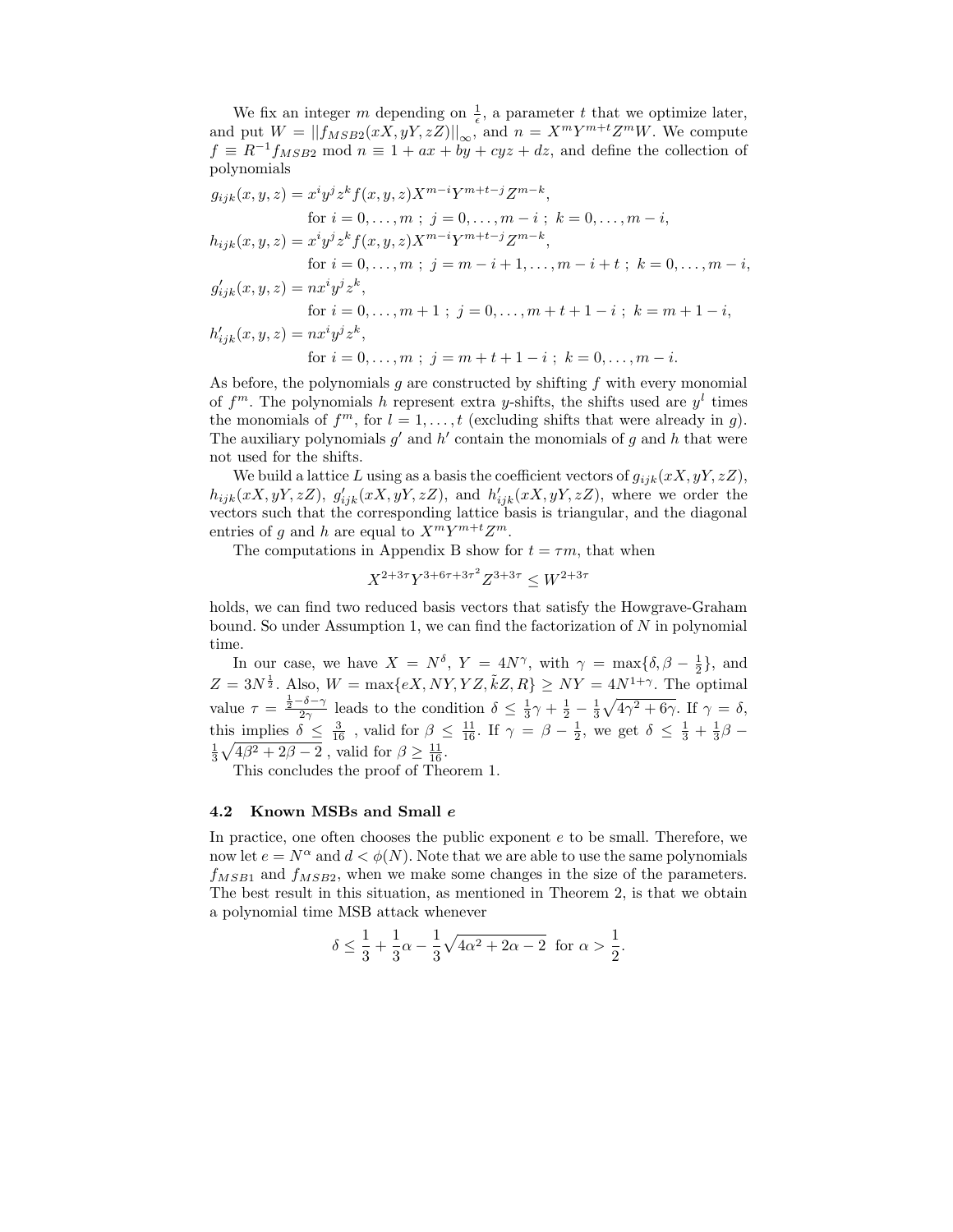We can again use  $f_{MSB1}(x, y, z) = ex-Ny+yz+R$ , now with  $|d_0| < X = N^{\delta}$ ,  $|k| < Y = N^{\alpha}$  and  $|p+q-1| < Z = 3N^{\frac{1}{2}}$ . Using  $W = N^{1+\alpha}$ , as in Section 4.1.1 we find  $\delta \leq \frac{5}{6} - \frac{1}{3}\sqrt{1+6\alpha}$ . This result only holds for  $\alpha > \frac{1}{2}$ . In the case  $\alpha < \frac{1}{2}$ , from  $[2,$  Theorem 4.1], we can assume that k is known, and the polynomial to be analyzed becomes bivariate. Since our attack using  $f_{MSB1}$  obtains a worse bound than the one using  $f_{MSB2}$ , it is not mentioned in Theorem 2.

When we use partial information on k, where k is partly unknown (so  $\alpha > \frac{1}{2}$ ), we can use  $f_{MSB2}(x, y, z) = ex - Ny + yz + \tilde{k}z + R$ . We have  $|d_0| < X = N^{\delta}$ ,  $|k_0| < Y = 4N^{\gamma}$ , with  $\gamma = \max\{\alpha + \delta - 1, \alpha - \frac{1}{2}\}\$ , and  $|p + q - 1| < Z = 3N^{\frac{1}{2}}$ . Using  $W = N^{1+\gamma}$ , we get the same condition as in the previous paragraph, namely  $\delta \leq \frac{1}{3}\gamma + \frac{1}{2} - \frac{1}{3}\sqrt{4\gamma^2 + 6\gamma}$ , that we analyze for two possibilities for  $\gamma$ .

If we substitute  $\gamma = \alpha + \delta - 1$  (in other words, we assume  $\delta > \frac{1}{2}$ ), we obtain the condition  $\delta < \frac{3+4\alpha-4\alpha^2}{16\alpha}$  $\frac{1\alpha-4\alpha^2}{16\alpha}$ . However, for  $\alpha > \frac{1}{2}$ ,  $\delta < \frac{3+4\alpha-4\alpha^2}{16\alpha} < \frac{1}{2}$ , so we get no result. If  $\gamma = \alpha - \frac{1}{2}$ , we find  $\delta \le \frac{1}{3} + \frac{1}{3}\alpha - \frac{1}{3}\sqrt{4\alpha^2 + 2\alpha - 2}$ . This concludes the proof of Theorem 2.

#### 4.3 Known LSBs and Small d

In this section, we will show how to obtain the result of Theorem 3, namely that we have a polynomial time LSB attack whenever

$$
\delta \le \frac{5}{6} - \frac{1}{3}\sqrt{1+6\beta} - \epsilon.
$$

The polynomial  $f_{LSB}(x, y, z) = eMx - Ny + yz + R$ , where  $R = e\overline{d} - 1$ , has the same monomials as  $f_{MSB1}$ . So we can directly apply the analysis of Section 4.1.1. We use

$$
X^{1+3\tau}Y^{2+3\tau}Z^{1+3\tau+3\tau^2} \le W^{1+3\tau},
$$

on  $X = N^{\delta}$ ,  $Y = N^{\beta}$ ,  $Z = 3N^{\frac{1}{2}}$  and  $W = \max\{eMX, NY, YZ, R\} \geq NY =$  $N^{1+\beta}$ . This implies  $\delta \leq \frac{5}{6} - \frac{1}{3}\sqrt{1+6\beta}$ , which concludes the proof of Theorem 3.

If we adapt the LSB attack for the situation when  $e$  is not of full size, we get exactly the result from Blömer and May in  $[3, Section 6].$ 

#### 4.4 Other Applications of the General Method

We have already mentioned that the analysis of the approaches using  $f_{MSB1}$ and  $f_{MSB2}$  is general, in the sense that for every irreducible polynomial with the monomials  $1, x, y, yz$ , the inequality  $X^{1+3\tau}Y^{2+3\tau}Z^{1+3\tau+3\tau^2} \leq W^{1+3\tau}$  defines the condition for a successful (heuristic) attack. Also, for every irreducible polynomial with the monomials  $1, x, y, yz, z$ , the condition  $X^{2+3\tau}Y^{3+6\tau+3\tau^2}Z^{3+3\tau} \leq$  $W^{2+3\tau}$  implies a successful (heuristic) attack. As a consequence, many known attacks on RSA are special cases of our general framework.

As could be seen in Fig. 1, and 3, one MSB attack and one LSB attacks for small d coincide with the bound  $d < N^{0.284}$  from [1]. This result can also be found using our method by noticing that  $f_{BD}(x, y, z) = ex - Ny + yz - 1$  with the root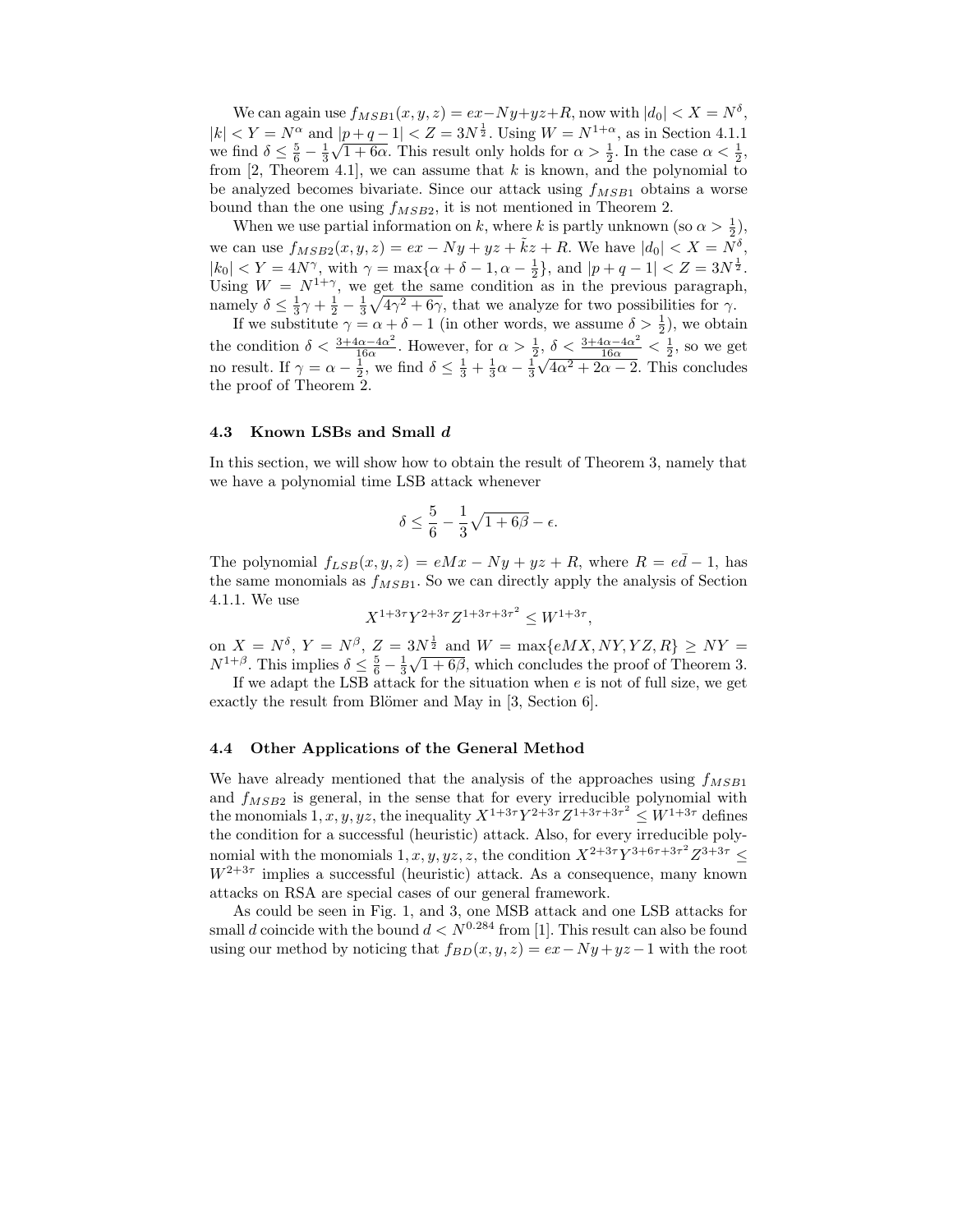$(x_0, y_0, z_0) = (d, k, p+q-1)$  has the same monomials as  $f_{MSB1}$ . Therefore, we can substitute  $X, Y = N^{\beta}, Z = 3N^{\frac{1}{2}}$  and  $W = \max\{eX, NY, YZ\} \geq NY = N^{1+\beta}$ in  $X^{1+3\tau}Y^{2+3\tau}Z^{1+3\tau+3\tau^2} \leq W^{1+3\tau}$ , which leads to  $\beta \leq \frac{7}{6} - \frac{1}{3}\sqrt{7} \approx 0.284$ . To get the improved Boneh-Durfee bound one has to use sublattices. We leave this for further research.

Fig. 1 also shows that the graph of our (asymptotic) attack of Section 4.1.2 goes up to  $\frac{\beta-\delta}{\beta}=1$ , for the parameter choice  $\beta=1$ . This links our result to a recent result of May  $[9]$ , who proves that if one knows all the bits of d and  $ed \leq N^2$ , then one can factor in deterministic polynomial time.

Moreover, the result on RSA with small prime difference from de Weger [11] and one of the results for unbalanced RSA with small CRT-exponent by May [8] are also special cases of our method, as is an interesting situation not analyzed in the literature before, namely when both some MSBs and some LSBs of the private exponent are known. We will comment on these other applications of our general method in Appendix C.

## 5 Experiments

We state some experimental results to give an idea of the performance of our methods. In all the cases,  $N \approx 2^{1024}$ . The experiments are performed on a server containing two Pentium III processors of 1000 Mhz, and all the lattice basis reductions are done using Shoup's NTL [10].

For our MSB1 attack on small d, a typical case is  $\beta = 0.3$ ,  $\delta = 0.21$  (e.g. 70%) of d is unknown). An attack using  $m = 2$ ,  $t = 1$  involved a 10 minute reduction of the 30-dimensional lattice.

For the MSB2 attack on small d, a typical case is  $\beta = 0.6$ ,  $\delta = 0.13$  (e.g. 22%) of d is unknown). The attack using  $m = 2$ ,  $t = 2$  has a 50-dimensional lattice, that took  $3\frac{1}{4}$  hours to reduce.

We performed the MSB2 attack on small e for  $\alpha = 0.7$ ,  $\delta = 0.08$  (e.g. 8% of d is unknown), using  $m = 2$ ,  $t = 2$ . The reduction of the 50-dimensional lattice took  $2\frac{3}{4}$  hours.

All typical cases are examples of our attacks where the bound on  $\delta$  that we obtain in practice (for the low value  $m = 2$ ) already exceeds the asymptotic bounds of other known attacks. More experimental results are included in Appendix D, where we also comment on how Assumption 1 holds in practice.

Last of all, we want to note that one could also apply the original method of Coppersmith described in [4] instead of Coron's reformulation [5]. In that case, the formulation of the method is a bit more technical, and the method produces essentially the same asymptotic bounds, but it has the advantage that the dimension of the lattice to reduce drops from a cubic to a quadratic function in m, which could significantly reduce the time necessary for LLL reduction.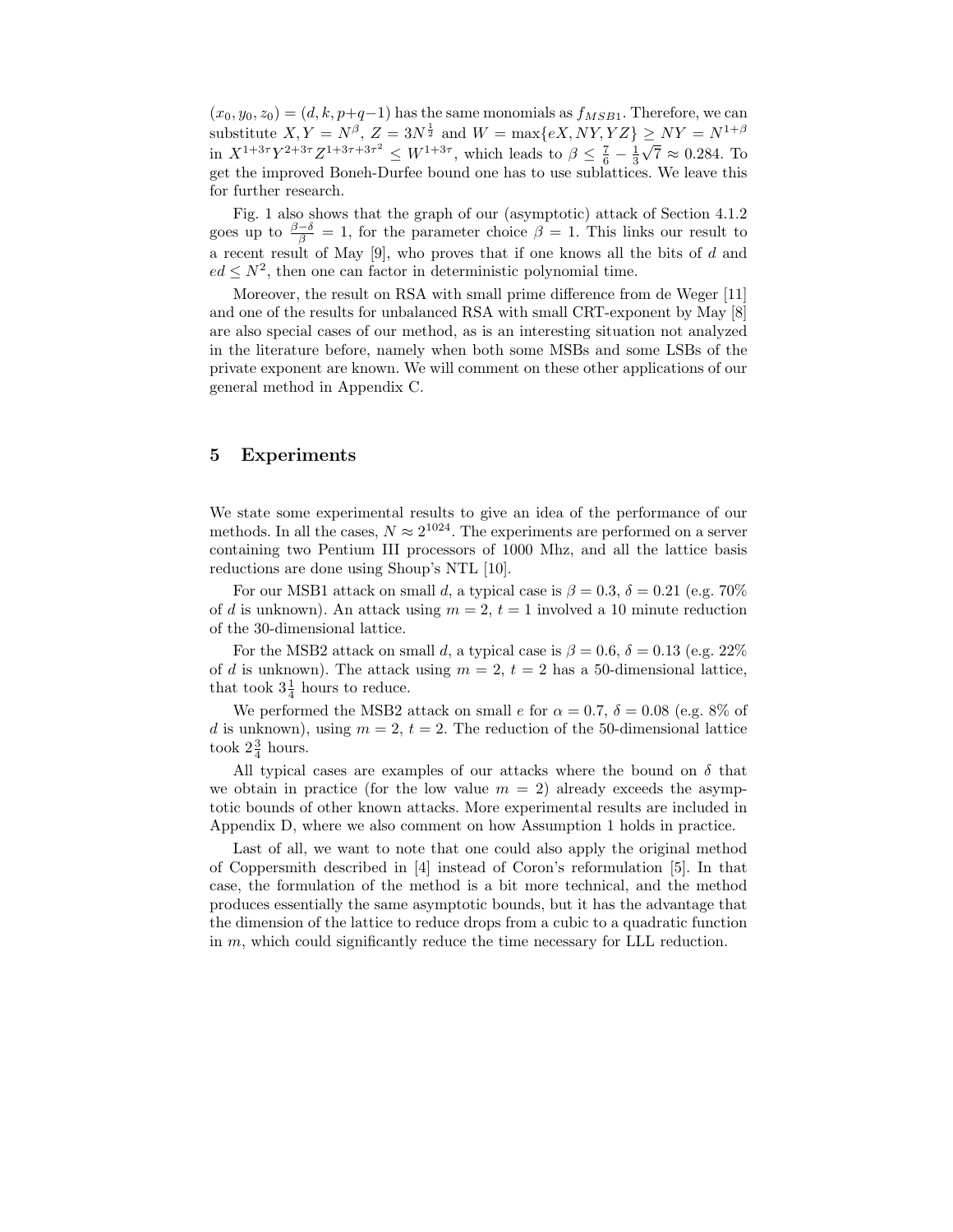# References

- 1. Dan Boneh and Glenn Durfee: Cryptanalysis of RSA with Private Key d Less Than  $N^{0.292}$ , IEEE Transactions on Information Theory 46 [2000], 1339-1349.
- 2. Dan Boneh, Glenn Durfee and Yair Frankel: An Attack on RSA given a Small Fraction of the Private Key Bits, Proceedings of ASIACRYPT 1998, LNCS 1514 [1998], 25–34.
- 3. Johannes Blömer and Alexander May: New Partial Key Exposure Attacks on RSA, Proceedings of CRYPTO 2003, LNCS 2729 [2003], 27–43.
- 4. Don Coppersmith: Small Solutions to Polynomial Equations and Low Exponent RSA Vulnerabilities, Journal of Cryptology 10 [1997], 233–260.
- 5. Jean-Sébastien Coron: Finding Small Roots of Bivariate Integer Equations Revisited, Proceedings of EUROCRYPT 2004, LNCS 3027 [2004], 492–505.
- 6. Nick Howgrave-Graham: Finding Small Roots of Univariate Modular Equations Revisited, Cryptography and Coding, LNCS 1355 [1997], 131–142.
- 7. Arjen Lenstra, Hendrik Lenstra, Jr., and László Lovász: Factoring Polynomials with Rational Coefficients, Mathematische Ann. 261 [1982], 513–534.
- 8. Alexander May: Cryptanalysis of Unbalanced RSA with Small CRT-Exponent, Proceedings of CRYPTO 2002, LNCS 2442 [2002], 242–256.
- 9. Alexander May: Computing the RSA Secret Key is Deterministic Polynomial Time Equivalent to Factoring, Proceedings of CRYPTO 2004, LNCS 3152 [2004], 213–219.
- 10. Victor Shoup: NTL: A Library for doing Number Theory, online available at http://shoup.net/ntl
- 11. Benne de Weger: Cryptanalysis of RSA with Small Prime Difference, Applicable Algebra in Engineering, Communication and Computing 13 [2002], 17–28.
- 12. Michael Wiener: Cryptanalysis of Short RSA Secret Exponents, IEEE Transactions on Information Theory 36 [1990], 553–558.

# A The bound  $X^{1+3\tau}Y^{2+3\tau}Z^{1+3\tau+3\tau^2} \leq W^{1+3\tau}$

In this appendix, we show how to obtain the bound  $X^{1+3\tau}Y^{2+3\tau}Z^{1+3\tau+3\tau^2} \le$  $W^{1+3\tau}$  for the attack using  $f_{MSB1}$  (Section 4.1.1).

In Section 4.1.1, we described how to construct the lattice. The matrix containing the basis vectors is triangular and has the following diagonal entries (corresponding to the polynomials  $g, h, g'$  and  $h'$ , respectively):

```
X^m Y^m Z^{m+t}for i = 0, \ldots, m; j = 0, \ldots, m - i; k = 0, \ldots, jX^m Y^m Z^{m+t}for i = 0, \ldots, m; j = 0, \ldots, m - i; k = j + 1, \ldots, j + tX^{m+i}Y^{m+j}Z^{m+t+k}W for i = 0, ..., m+1; j = m+1-i; k = 0, ..., jX^{m+i}Y^{m+j}Z^{m+t+k}W for i = 0, \ldots, m+1; j = m+1-i; k = j+1, \ldots, j+t
```
Since we have to optimize t in terms of m, we put  $t = \tau m$ . Elementary computations show that the dimension of L is

$$
\omega = \frac{1}{6}(m^3(1+3\tau) + m^2(9+15\tau)) + o(m^2),
$$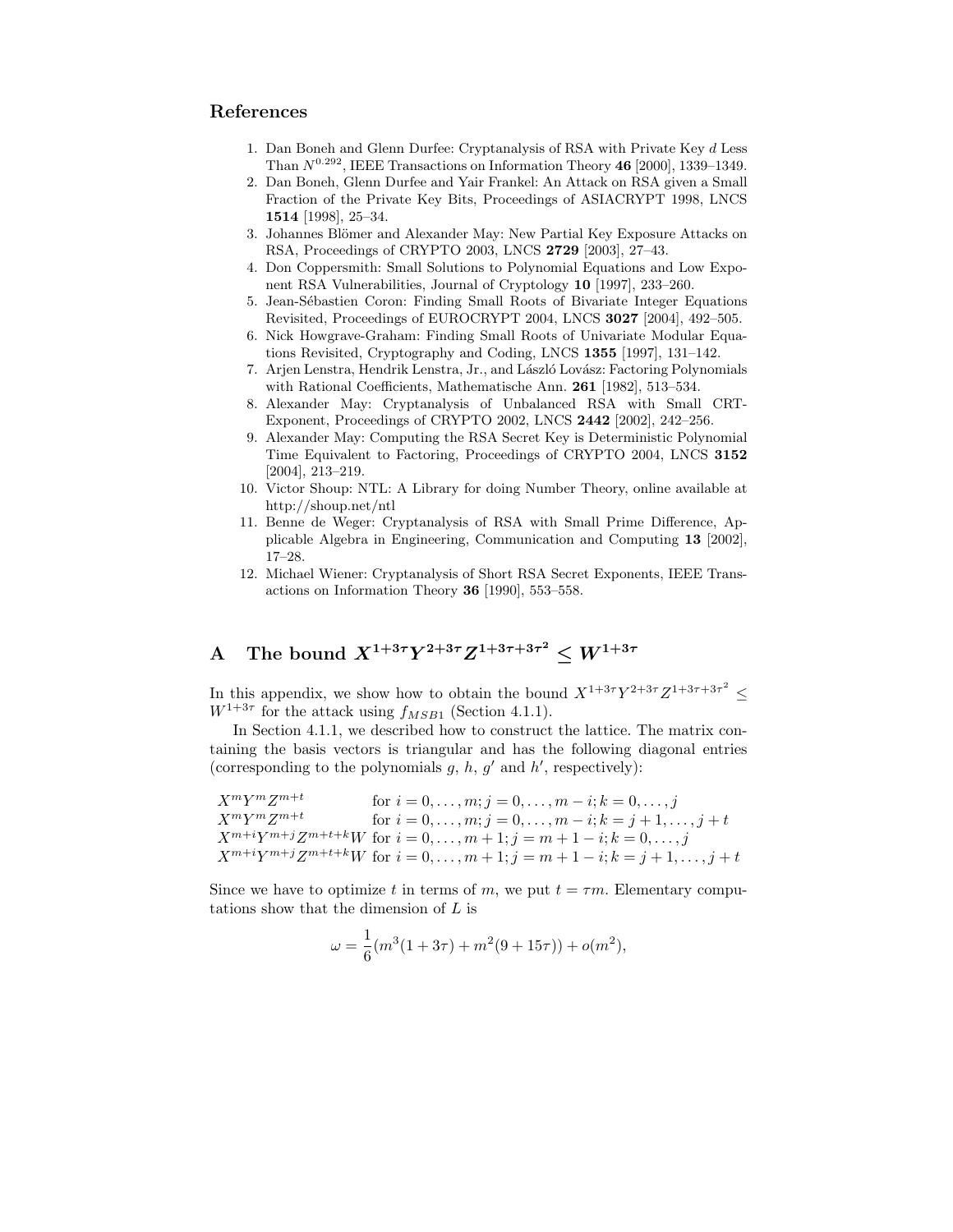and that

$$
\det(L) = X^{\frac{1}{6}(m^4(1+3\tau)+m^3(10+18\tau)+o(m^3))} \cdot Y^{\frac{1}{6}(m^4(1+3\tau)+m^3(11+18\tau)+o(m^3))} \cdot Z^{\frac{1}{6}(m^4(1+4\tau+3\tau^2)+m^3(10+27\tau+18\tau^2)+o(m^3))} \cdot W^{\frac{1}{6}(m^2(3+6\tau)+o(m^2))}.
$$

When we apply LLL-reduction to our lattice, the polynomials  $f_1(x, y, z)$  and  $f_2(x, y, z)$  corresponding to the shortest two vectors in the reduced basis satisfy  $f_1(x_0, y_0, z_0) \equiv 0 \mod n$  and  $f_2(x_0, y_0, z_0) \equiv 0 \mod n$ . In order to apply Howgrave-Graham's lemma, we explained in Section 3 that

$$
\det(L) \leq (2^{\frac{-\omega}{4}} \frac{1}{\sqrt{\omega}})^{\omega - 1} n^{\omega - 1}.
$$

must hold.

Ignoring terms that do not depend on  $n = X^m Y^m Z^{m+t} W$ , and ignoring terms of order  $o(m^3)$  (we let these terms contribute to  $\epsilon$ ), we obtain that if

$$
X^{m^4(1+3\tau)+m^3(10+18\tau)}Y^{m^4(1+3\tau)+m^3(11+18\tau)}Z^{m^4(1+4\tau+3\tau^2)+m^3(10+27\tau+18\tau^2)}\leq (XYZ^{1+\tau})^{m^4(1+3\tau)+m^3(9+15\tau)}W^{m^3(1+3\tau)}
$$

the polynomials  $f_1(x, y, z)$  and  $f_2(x, y, z)$  satisfy the Howgrave-Graham bound. The condition above simplifies into

$$
X^{1+3\tau}Y^{2+3\tau}Z^{1+3\tau+3\tau^2} \le W^{1+3\tau}.
$$

# B The bound  $X^{2+3\tau}Y^{3+6\tau+3\tau^2}Z^{3+3\tau} \leq W^{2+3\tau}$

In this appendix, we show how to obtain the bound  $X^{2+3\tau}Y^{3+6\tau+3\tau^2}Z^{3+3\tau} \leq$  $W^{2+3\tau}$  for the attack using  $f_{MSB2}$  (Section 4.1.2).

In Section 4.1.2, we described how to construct the lattice. The matrix containing the basis vectors is triangular and has the following diagonal entries (corresponding to  $g, h, g'$ , and  $h'$ ):

$$
X^{m}Y^{m+t}Z^{m}
$$
 for  $i = 0,..., m; j = 0,..., m - i; k = 0,..., m - i$   
\n
$$
X^{m}Y^{m+t}Z^{m}
$$
 for  $i = 0,..., m; j = m - i + 1,..., m - i + t;$   
\n
$$
k = 0,..., m - i
$$
  
\n
$$
X^{m+i}Y^{m+t+j}Z^{m+k}W
$$
 for  $i = 0,..., m + 1; j = 0,..., m + t + 1 - i;$   
\n
$$
k = m + 1 - i
$$
  
\n
$$
X^{m+i}Y^{m+t+j}Z^{m+k}W
$$
 for  $i = 0,..., m; j = m + t + 1 - i; k = 0,..., m - i$ 

One can check that

$$
\dim(L) = \omega = \frac{1}{6}(m^3(2+3\tau) + m^2(15+15\tau)) + o(m^2),
$$

and the determinant of  $L$  is equal to

 $X^{\frac{1}{6}(m^4(2+3\tau)+m^3(17+18\tau)+o(m^3))} \cdot Y^{\frac{1}{6}(m^4(2+5\tau+3\tau^2)+m^3(18+36\tau+18\tau^2)+o(m^3))}$  $\cdot Z^{\frac{1}{6}(m^4(2+3\tau)+m^3(18+18\tau)+o(m^3))} \cdot W^{\frac{1}{6}(m^2(6+6\tau)+o(m^2))}.$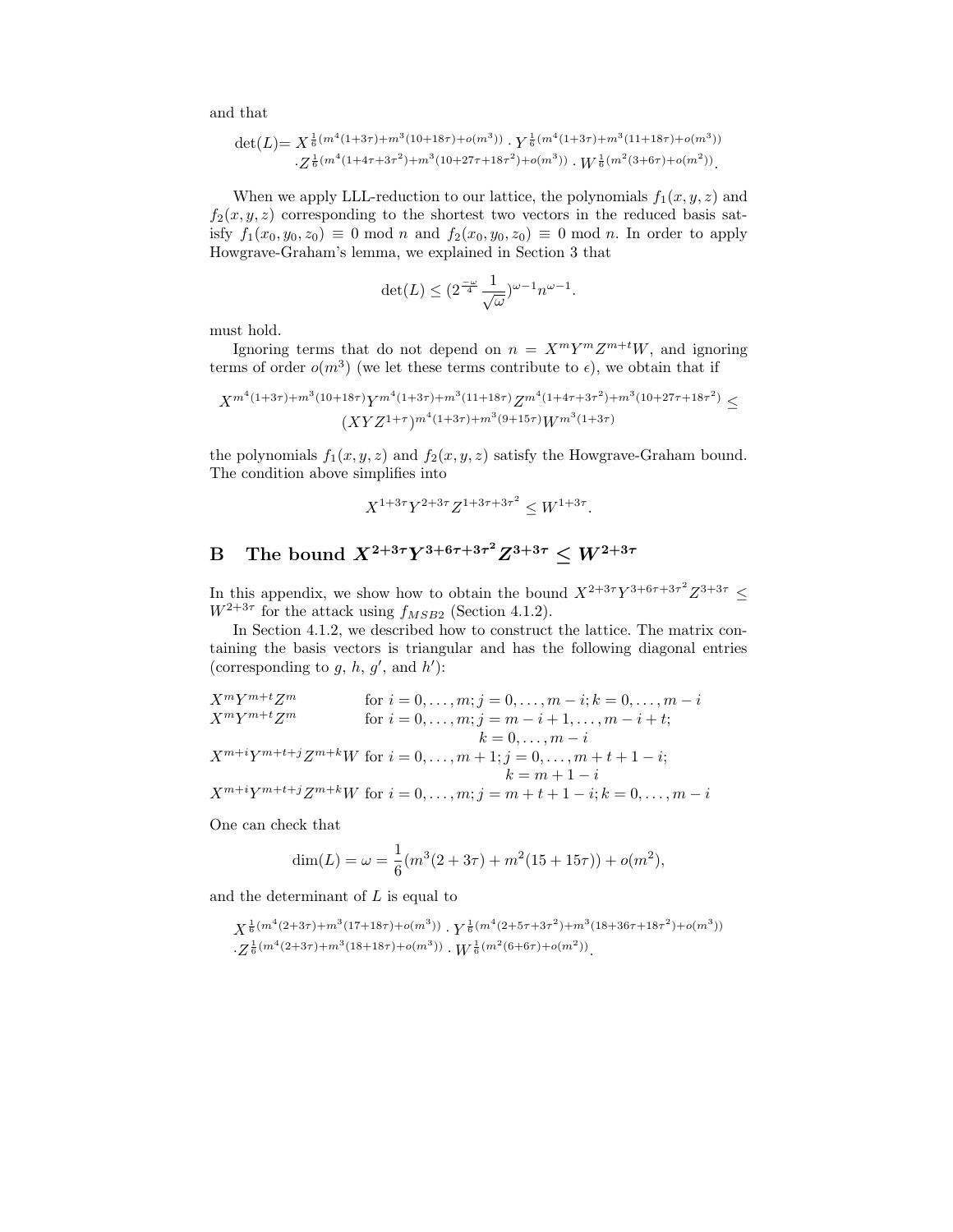When we apply LLL-reduction to our lattice, the polynomials  $f_1(x, y, z)$  and  $f_2(x, y, z)$  corresponding to the shortest two vectors in the reduced basis satisfy  $f_1(x_0, y_0, z_0) \equiv 0 \mod n$  and  $f_2(x_0, y_0, z_0) \equiv 0 \mod n$ . In order to apply Howgrave-Graham's Lemma, it must hold that

$$
\det(L) \le (2^{\frac{-\omega}{4}} \frac{1}{\sqrt{\omega}})^{\omega - 1} n^{\omega - 1}
$$

.

Ignoring terms that do not depend on  $n = X^m Y^{m+t} Z^m W$ , and ignoring terms of order  $o(m^3)$  (we let these terms contribute to  $\epsilon$ ), we obtain that if

$$
X^{m^4(2+3\tau)+m^3(17+18\tau)}Y^{m^4(2+5\tau+3\tau^2)+m^3(18+36\tau+18\tau^2)}Z^{m^4(2+3\tau)+m^3(18+18\tau)} \leq (XY^{1+\tau}Z)^{m^4(2+3\tau)+m^3(15+15\tau)}W^{m^3(2+3\tau)}
$$

the polynomials  $f_1(x, y, z)$  and  $f_2(x, y, z)$  satisfy Howgrave-Graham's bound. The condition above simplifies into

$$
X^{2+3\tau}Y^{3+6\tau+3\tau^2}Z^{3+3\tau} \le W^{2+3\tau}.
$$

## C Other Special Cases of our Method

In this appendix, we show that results from [11] and [8] are also special cases of our method, as is the case where both MSBs and LSBs of d are known.

In the case of RSA with small prime difference, described by de Weger in [11], we have  $p - q \le N^{\beta}$ ,  $k \le d \le N^{\delta}$  and  $p + q - 2\sqrt{N} \le N^{2\beta - \frac{1}{2}}$ . The function  $f_{dW}(x, y, z) = ex - y(N - 2\sqrt{N} - z) - 1$  has the same monomials as  $f_{MSB1}$ . When we substitute  $X, Y = N^{\delta}, Z = N^{2\beta - \frac{1}{2}},$  we find that for  $\beta < \frac{3}{4}$ , we have  $W = N^{1+\delta}$ . Using  $X^{1+3\tau}Y^{2+3\tau}Z^{1+3\tau+3\tau^2} \le W^{1+3\tau}$ , we get  $\delta \le \frac{1}{6}(4\beta +$  $(5) - \frac{1}{3}\sqrt{(4\beta + 5)(4\beta - 1)}$ . To obtain de Weger's second bound, sublattices are needed.

Also, a bound for unbalanced RSA with small CRT-exponent by May [8] can be derived from our inequality belonging to  $f_{MSB1}$ . The setting is  $ed_p - k(p -$ 1) − 1 = 0, where  $d_p \leq N^{\delta}$ ,  $p \geq N^{1-\beta}$ , and  $k \leq N^{\beta+\delta}$ . Multiplication with q yields  $ed_p q - (k-1)(N-q) - N = 0$ . This gives us the polynomial  $f_{Ma1} =$  $ex - y(\hat{N} - z) - N$ . The upper bounds for the root  $(x_0, y_0, z_0) = (d_p q, k - 1, q)$ are  $X, Y = N^{\beta+\delta}$  and  $Z = N^{\beta}$ . Additionally, we have  $W = N^{1+\beta+\delta}$ . Plugging these values in our inequality, we find the bound  $\delta \leq 1 - \frac{2}{3}(\beta + \sqrt{3\beta + \beta^2}).$ 

The last special case we describe in this appendix is the the situation where both MSBs and LSBs of an exponent d are known. Let  $d<sub>L</sub>$  be a known LSB part of size  $N^{\kappa}$  of the key d, followed by an unknown middle part x of size  $N^{\delta}$ , which itself is followed by a known MSB part  $d_M$ , of size  $N^{\beta - \kappa - \delta}$ . Hence, we can write d as  $d = d_L + M_1(x + M_2d_M)$ , where  $M_1 \geq N^{\kappa}$ , and  $M_2 \leq N^{\delta}$ . Note that  $\kappa = 0$ describes the case where only MSBs are known, whereas  $\kappa = \beta - \delta$  corresponds to the LSB scenario.

When we omit partial knowledge of k, the function  $f_{MSB+LSB1}(x, y, z) =$  $eM_1x - Ny + yz + R$ , with  $R = ed_L + eM_1M_2d_M - 1$ , has the small root  $(x_0, y_0, z_0) = (x, k, p + q - 1)$ , with  $X = N^{\delta}$ ,  $Y = N^{\beta}$ , and  $Z = 3N^{\frac{1}{2}}$ .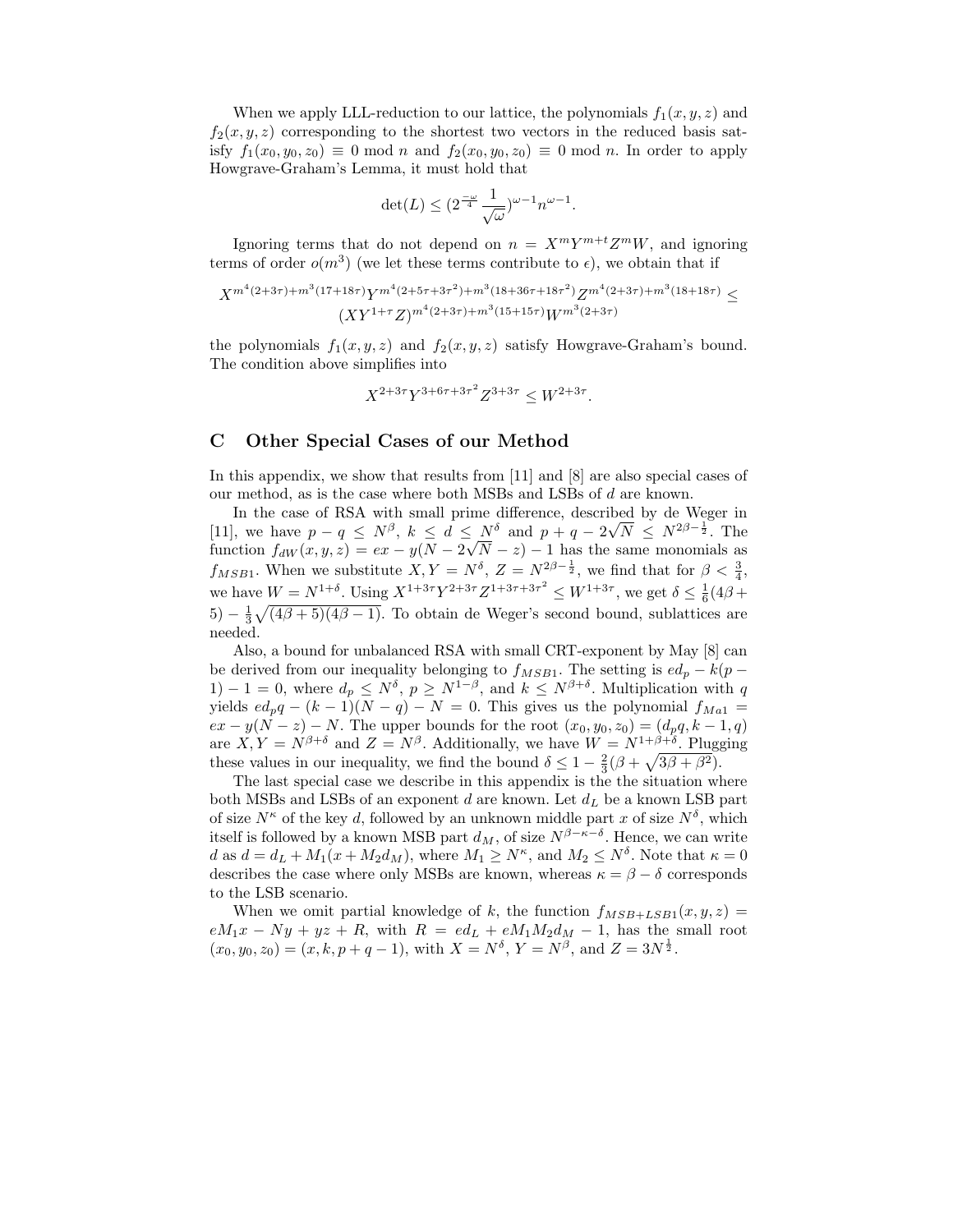As the function has the same monomials as  $f_{MSB1}$ , one can use the same inequality to conclude that the attack works for  $\delta < \frac{5}{6} - \frac{1}{3}\sqrt{1+6\beta}$ . Hence, the result is exactly the same as when only MSBs or only LSBs are known and knowledge of k is not used. Apparently, as long as the unknown part of d is connected, its place does not make a difference, only its length.

When we use the partial knowledge of  $k$  provided by the approximation  $k$ , we obtain the function  $f_{MSB+LSB2}(x, y, z) = eM_1x - Ny + yz + kz + R$ , with  $R = ed_L + eM_1M_2d_M - kN - 1.$ 

Analysis similar to the  $f_{MSB2}$  case shows that if  $\gamma = \max\{\delta + \kappa, \beta - \frac{1}{2}\}$ 2  $\delta + \kappa$ , we obtain the bound  $\delta \leq \frac{3 - 4\kappa - 4\kappa^2}{16 + 16\kappa}$  $\frac{-4\kappa-4\kappa^2}{16+16\kappa}$ , valid for  $\beta \leq \frac{11+4\kappa-4\kappa^2}{16+16\kappa}$  $\frac{+4\kappa-4\kappa^2}{16+16\kappa}$ . In the case  $\gamma = \beta - \frac{1}{2}$ , we find that the attack works whenever  $\delta \leq \frac{1}{3} + \frac{1}{3}\beta - \frac{1}{3}\sqrt{4\beta^2 + 2\beta - 2}$ , valid for  $\beta \geq \frac{11+4\kappa-4\kappa^2}{16+16\kappa}$  $\frac{+4\kappa-4\kappa^2}{16+16\kappa}.$ 

Naturally, equivalent bounds can be derived when  $d$  is full size and  $e$  is not.

### D More Experimental Results

In addition to Section 5, we now show more experimental results. The experiments we did for this appendix are only for  $m = 1$  and  $m = 2$ , which means the lattices are relatively small and the lattice reduction can be performed in a matter of seconds or minutes. In the full version of this paper, experiments for larger parameters will be included.

As in Section 5, the experiments are performed on a server containing two Pentium III processors of 1000 Mhz, and all the lattice basis reductions are done using Shoup's NTL [10]. In contrast to the experimental results mentioned in Section 5, we assume here that we have a 256 bit modulus. So one has to keep in mind that for  $N \approx 2^{1024}$ , the running time of the LLL-procedure will be longer.

As the bounds on  $\delta$  stated in Theorem 1 and 2 are asymptotic bounds, the goal of the tables in this appendix is to provide some intuition of what bounds on  $\delta$  our attacks can achieve in practice. For example, the table in Fig. 5 shows that for  $\beta = 0.3$ , the asymptotic bound of the attack using  $f_{MSB1}$  from Section 4.1.1 is  $\delta < 0.28 - \epsilon$ . When we use the parameters  $m = 2, t = 1$ , our attack works for  $\delta < 0.21$ . The attack involves a lattice of dimension 30, which takes approximately 25 seconds to reduce.

This example is one of the three so-called 'typical cases' of Section 5. These are examples where the bound on  $\delta$  that we obtain in practice exceeds the asymptotic bounds of other known attacks. In the tables in this appendix, the typical cases are written in bold.

For the choice of t, recall from Section 4.1.1 that  $t = \tau m$ , and that we use  $\tau = \frac{1}{2} - \delta$  to obtain the asymptotic result of our attack using  $f_{MSB1}$ . This explains that for  $m = 1$  in Fig. 5, a value of t larger than 1 gives no significant improvement, but for  $m = 2$ ,  $t = 2$  may give a better result when the bound on δ is 'low'. For the attacks using  $f_{MSB2}$  (Section 4.1.2 and 4.2),  $\tau = \frac{\frac{1}{2} - \delta - \gamma}{2\gamma}$ . This explains for example, that when  $e = N^{\alpha}$  with  $\alpha$  close to  $\frac{1}{2}$ , using a larger t gives a better bound on  $\delta$  in the experiments (as can be seen in Fig. 7).